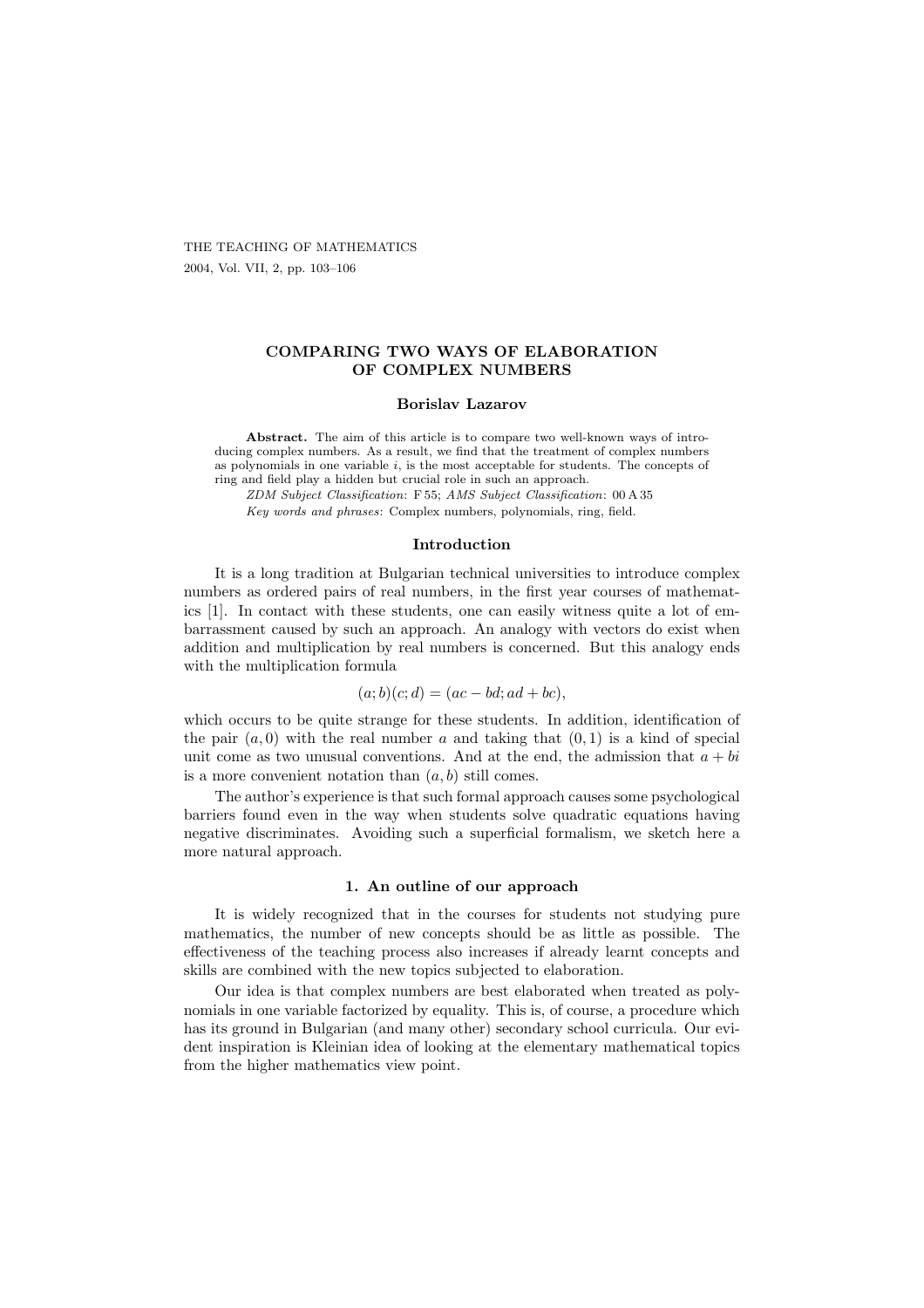## 2. Rings and fields in secondary school programs

According to the Bulgarian secondary school curriculum, the integers are scheduled to be learnt by sixth graders. This is the earlier stage when students meet an algebraic ring in an implicit form. In the course of that grade they are supposed to learn these new object and their main properties as well as to develop operative skills.

The fifth graders learn fractions identifying notations by reducing and enlarging them according to:

$$
\frac{p}{q} \equiv \frac{p'}{q'} \iff pq' = p'q, \quad p, q, p', q' \in \mathbb{N}.
$$

On the basis of such an equivalence, the sixth graders cover the whole field of rational numbers

$$
\mathbf{Q} = \left\{ \frac{p}{q} : p \in \mathbf{Z}, q \in \mathbf{N} \right\} / \equiv.
$$

The seventh grade curriculum includes polynomials with rational coefficients

$$
a+bx+\cdots+cx^n, \quad a,b,\ldots,c\in\mathbf{Q},\ n\in\mathbf{N}
$$

and it is expected that the students gain a sufficient skill in adding, subtracting, multiplying and expanding them. This time, they meet again an example of algebraic ring over a field, implicitly.

Continuing to deal with polynomials, the eighth graders learn the fact that the quotient of two polynomials generally is not a polynomial. Starting with the square root of 2, the ninth graders begin to be acquainted with irrational numbers. Particularly, in the form of an exercise assigned to them, they prove that sum, difference, product and quotient of the two numbers of the form

$$
a+b\sqrt{2},\ a,b\in\mathbf{Q}
$$

is again a number of the same form. In fact, they prove that the set

$$
\mathbf{Q}[\sqrt{2}] = \{a + b\sqrt{2} : a, b \in \mathbf{Q}\}
$$

is a field, being an extension of the field of rational numbers. A particular attention is paid to the division done as rationalization of denominators via multiplication by the conjugate expressions

$$
\frac{a+b\sqrt{2}}{c+d\sqrt{2}} = \frac{(a+b\sqrt{2})(c-d\sqrt{2})}{(c+d\sqrt{2})(c-d\sqrt{2})} = \frac{1}{c^2-2d^2}(a+b\sqrt{2})(c-d\sqrt{2}).
$$

The tenth grade curriculum includes the main facts related to polynomials over R, of higher degree than two.

### 3. Factorizing  $R[i]$

As it was mentioned above, the ring

$$
\mathbf{R}[x] = \{a + bx + \dots + cx^n : a, b, \dots, c \in \mathbf{R}, n \in \mathbf{N}\}\
$$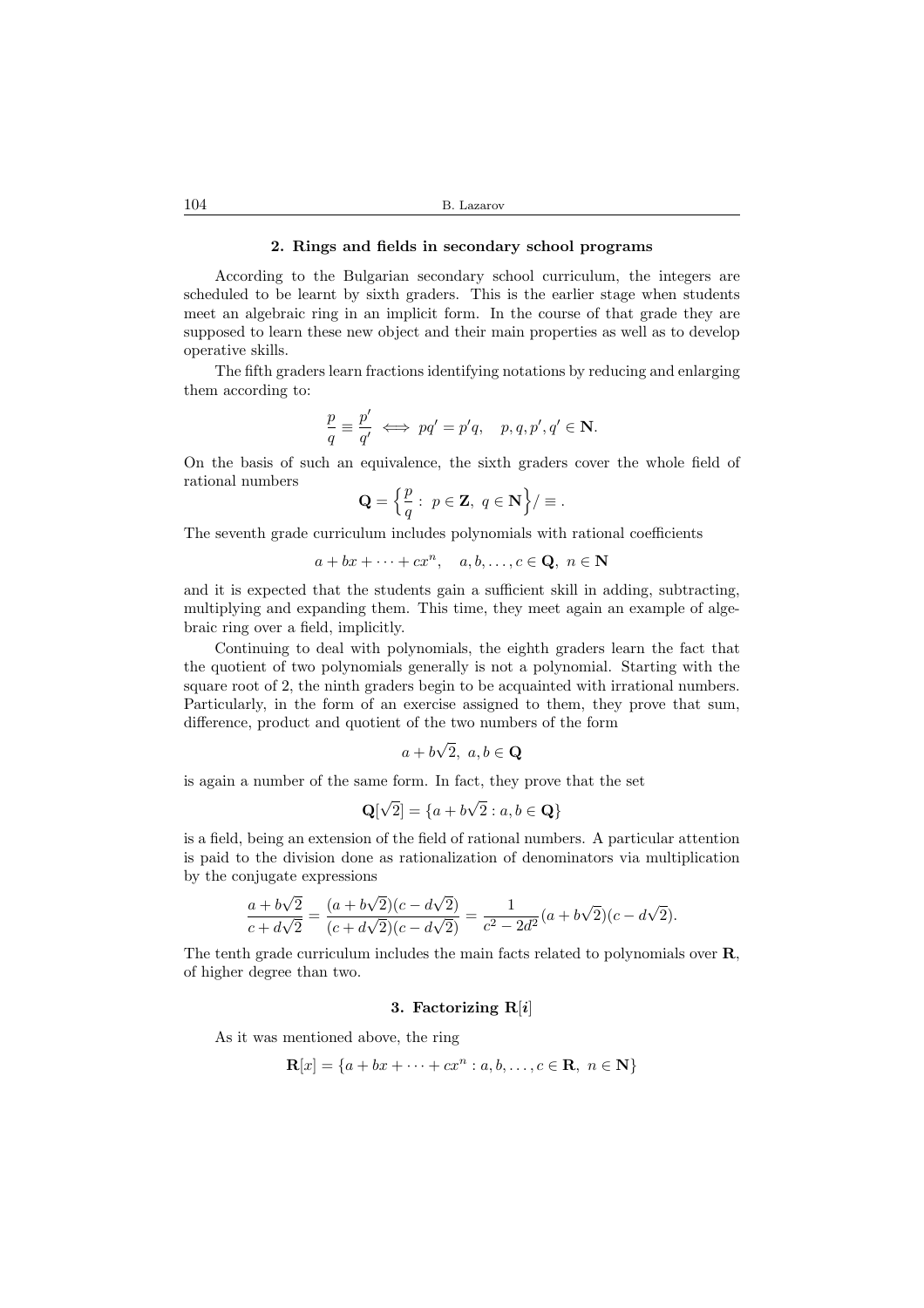is thoroughly studied throughout the grades 7–10, considering the set of real numbers R as its subset. Let us add also that the complex numbers are an optional theme in Bulgarian twelfth grade curriculum.

Therefore, we see that the first year university students are one step close to complex numbers and that they have a proper preparation to learn them. (Polynomials in another than  $x$  variable, the students meet, for instance, in physics studying movements with acceleration:  $s(t) = s_0 + vt + at^2$ . Thus, the complex numbers can be given as a ring

$$
\mathbf{R}[i] = \{a + bi + \cdots + ci^n : a, b, \ldots, c \in \mathbf{R}, n \in \mathbf{N}\},\
$$

cut by the equality

$$
i^2 \equiv -1,
$$

which is used to reduce polynomials of degree higher than 1, to the linear ones. In other words, students construct

$$
\mathbf{C} = \mathbf{R}[i]/(i^2 \equiv -1) = \{a + bi : a, b \in \mathbf{R}\}.
$$

The process of factorization runs by expanding products of two polynomials in the usual way and then by applying the factorization equality. In such a two-step procedure, otherwise a 'monster' formula, comes quite naturally

$$
(a+bi)(c+di) = ac + (ad+bc)i + bdi2 = ac + (ad+bc)i - bd = (ac-bd) + (ad+bc)i.
$$

In order to prove that C is a field, it remains to show that the quotient of two linear polynomials in  $i$  is again a polynomial of the same kind. But it is easy for students and then, they multiply a quotient of two complex numbers by the conjugate of denominator

$$
\frac{a+bi}{c+di} = \frac{(a+bi)(c-di)}{(c+di)(c-di)} = \frac{1}{c^2 - d^2i^2}(a+bi)(c-di) = \frac{1}{c^2 + d^2}(a+bi)(c-di).
$$

### 4. Conclusions

As it follows from our forerunning exposition, complex numbers can be elaborated as something almost deja vu. By using the well-known mathematical concepts and the already established skills, this new kind of numbers is better accepted by students.

Of course, the idea of presenting complex numbers in the form  $a + bi$  is as old as the complex numbers themselves. But in a process of teaching even small details could play a crucial role in understanding a mathematical content. This author's teaching experience is that a look at mathematical structures may highlight the way of elaboration of complex numbers.

• It is not necessary to formulate as new rules properties of the basic algebraic operations when students already know them as rules of performing.

<sup>&</sup>lt;sup>1</sup> Indeed the set of multiples of  $1 + i^2$  is a main ideal in **R**[i]